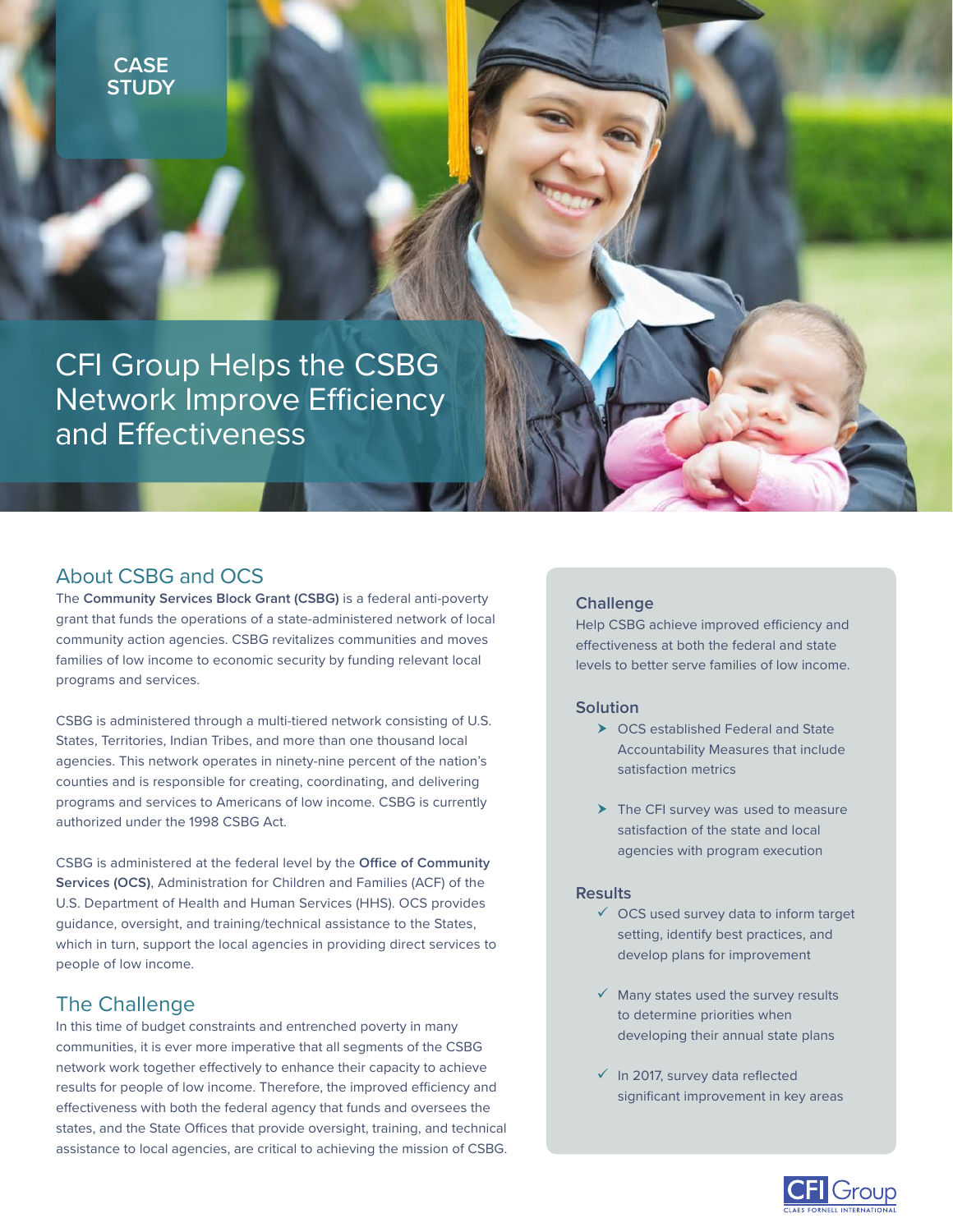# The Solution

To improve the efficiency and effectiveness of both the federal and the State Offices, OCS put in place a new Performance Management Framework that established accountability at all levels of the CSBG network (federal, state, and local). This framework incorporates Federal and State Accountability Measures, including the ACSI, to gauge satisfaction with the services provided at various network levels.

Beginning in 2015, as part of its Performance Management Framework, the Office of Community Services (OCS) began to seek feedback from its grantees using CFI Group's customized ACSI methodology to measure the timeliness, accuracy, responsiveness, and other factors related to the services OCS delivers to states.

The results of this survey provided OCS with data to inform target setting on the Federal Accountability Measures and to assist in identifying areas for improvement. For instance, in 2015, OCS established a federal Grant Monitoring Team to reengineer its grant monitoring processes and procedures to address some

of the concerns raised by the grantees in the survey. OCS also undertook extensive communication efforts to inform the states of the results of the CFI survey and what it was doing in response to the feedback received from the survey.

In 2015, OCS also used CFI Group to survey the 1,000 local agencies about satisfaction with the State CSBG Offices' efforts in developing and implementing their State Plans. OCS used the survey results to guide its training and technical assistance efforts. The survey also provided baseline data to the State Offices to use in assessing their performance on the State Accountability Measures and for improving their Annual State Plans.

After receiving the survey results, many states implemented improvement projects in critical areas covered by the survey. Texas is one state that stands out for the depth and breadth of its efforts. Based on the CFI survey results, Texas revamped its processes for engaging local agencies by changing agency monitoring, training delivery, and technical assistance.

## **Texas Department of Housing and Community Affairs: Putting the ACSI Methodolgy into Action**

In 2016, management at the Texas Department of Housing and Community Affairs recognized the need to improve their work with local agencies to administer the Community Services Block Grant (CSBG). After receiving their CFI survey results, which suggested below average satisfaction among the local agencies in Texas, it became clear that action was needed. However, given the complexity of the program, there were some questions as to where to begin.

In addition to providing a benchmark metric to measure and compare themselves to other states across the country, the CFI survey results provided clear guidance on which areas of the local agency relationship would have the greatest impact on overall satisfaction. Among those areas, communication was identified as the most important.

Work began with the State CSBG Office and the State Association to assess the detailed results of the CFI survey, including the specific comments provided by local agencies. Additionally, the survey results were shared with all local agencies, and a network-wide workshop was held to strategize and develop solutions. Better communication with the local agencies became the focus.

Increased use of surveys, workgroups, evaluations after trainings and monitoring, public comment, and roundtables were used to gain a deeper understanding of the communication needs and shortcomings. Actions taken included work to summarize changes to rules, plans, contracts, and materials for the Subrecipients, making it easier for them to review. Additionally, communication processes were streamlined, reducing redundancy and increasing the value of deliverables.

"The first CFI Group report was brutal, but the more we analyzed the data, the more it helped us; not only to improve customer satisfaction, but also in the development of both our Training and Technical Assistance Plan and our State Plan."

Laura Saintey, Texas Department of Housing and Community Affairs, Project Manager, Training